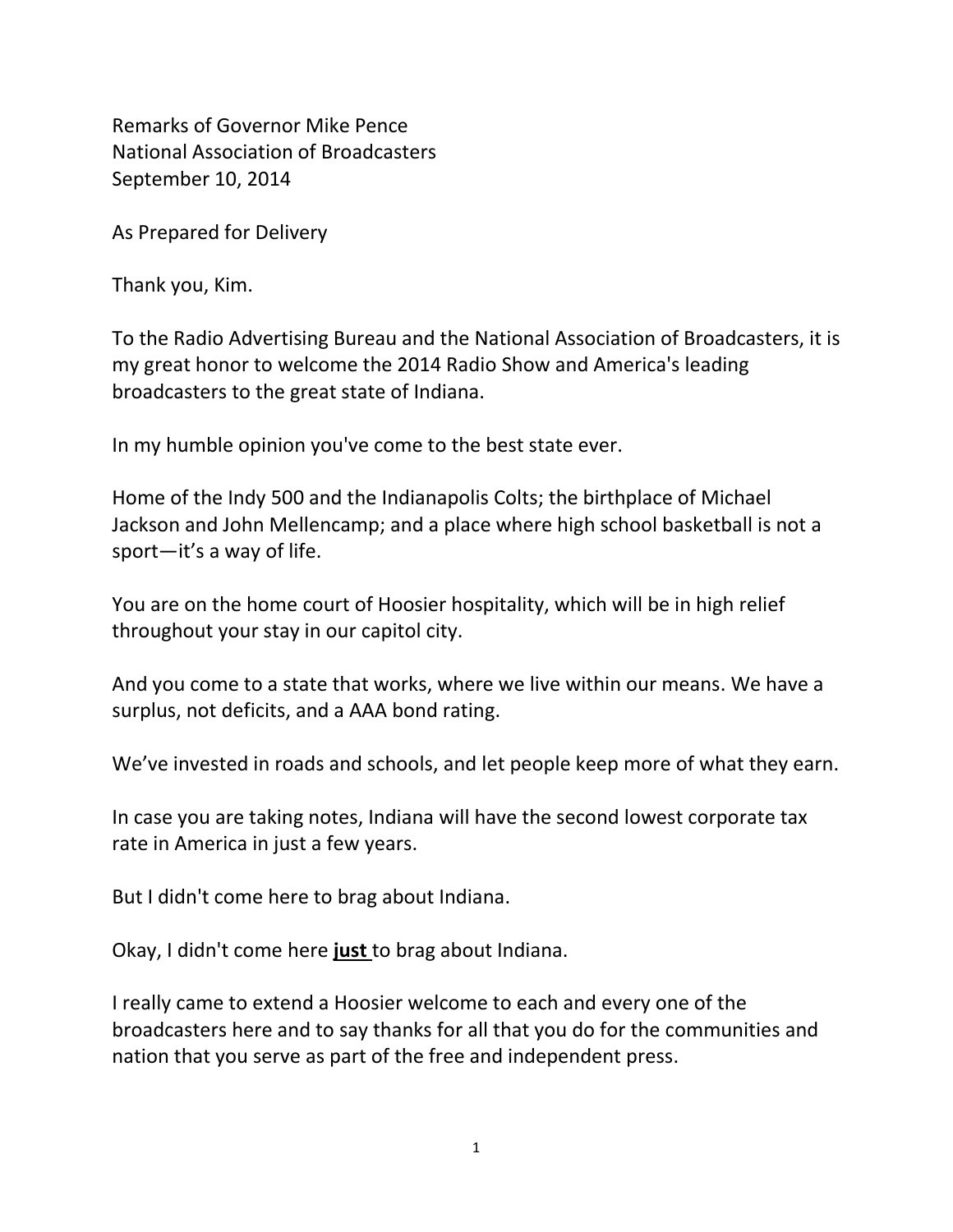You see, I've served in public office for 14 years: A year and a half as Governor and 12 years in Congress.

And if I only had 12 years left to live, I'd want to live them as a member of Congress, because those were the longest years of my life.

But before entering public service, I had the privilege for nearly 10 years to host a program on the most important and personal and accessible media in America local broadcast radio.

I hosted a talk radio show in the early days of that format. I liked to say, "I'm a conservative, but I'm not a bad mood about it." I was kind of like Rush Limbaugh on decaf.

From my experience I can tell you from my heart: I believe in local radio. I've seen firsthand what local radio means to local communities.

When it's time to celebrate, we crank it up at the picnic or the party or the lake by turning your stations on.

When there's good news in Hometown America it's on local radio where we learn about it first.

And when things go wrong, people here in Indiana and all over this country turn on the radio first.

Thomas Jefferson said "Our liberty cannot be guarded but by the freedom of the press, nor that limited without danger of losing it."

On this eve of the anniversary of that tragic day in September 2001, we do well to acknowledge the vital role that each of you play in informing the nation in troubled times.

When Pres. Franklin Roosevelt spoke about that "day of infamy," Americans were huddled around the radio.

When the towers and the Pentagon were hit, most Americans first learned of that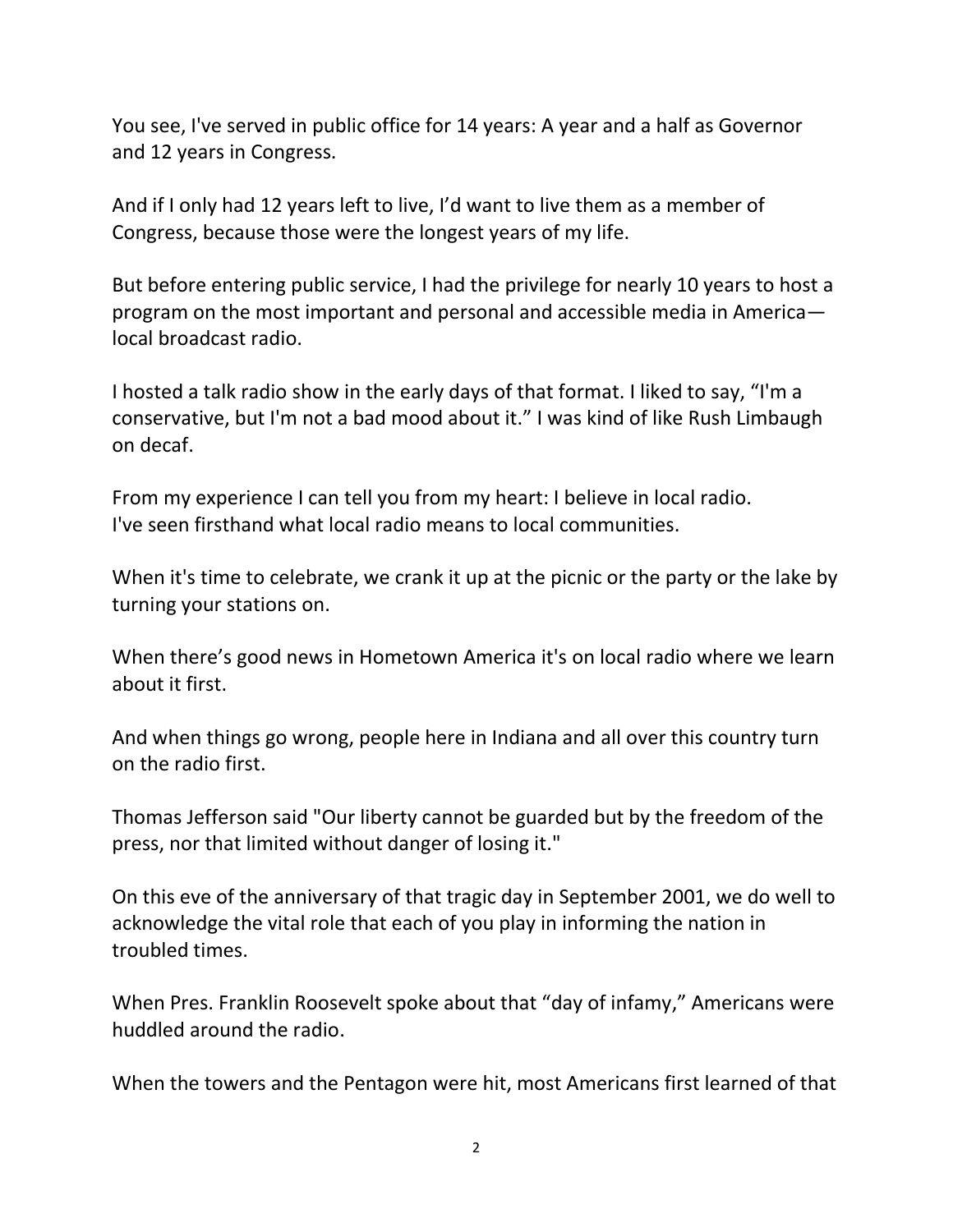tragedy as they went about their busy lives from the radio on their dashboard or desk.

And so as our commander-in-chief prepares to address the nation tonight about the American response to the barbarism of ISIS in Iraq, each of you will again play a vital role in ensuring that our citizens are informed of the nature of the threat and the necessity for action.

It will be on the radio that most Americans learn the details of the strategy and debate the American response.

I do applaud the president for engaging with our allies in an effort to defeat ISIS and look forward to him articulating his plans in more detail tonight.

Too much has been given and too much has been sacrificed for us to continue to shrink from our responsibilities abroad.

This cannot be one more speech followed by hesitation and indecision.

The Old Book says "If the trumpet does not sound a clear call, who will know to get ready for battle?"

We need a strong and clear American response which will only happen if a strong and capable media informs our public and holds our leaders accountable.

Because of your efforts, I believe we as a nation will find the will to do what is necessary and remain firm in our convictions until we have ended this threat to our peace and security.

And, once again, more than anywhere else, it will be on the airwaves of American radio that Americans will come together, will be informed, discuss, and find the courage and resolve to prevail.

Abraham Lincoln said "Give the people the facts and the Republic will be saved."